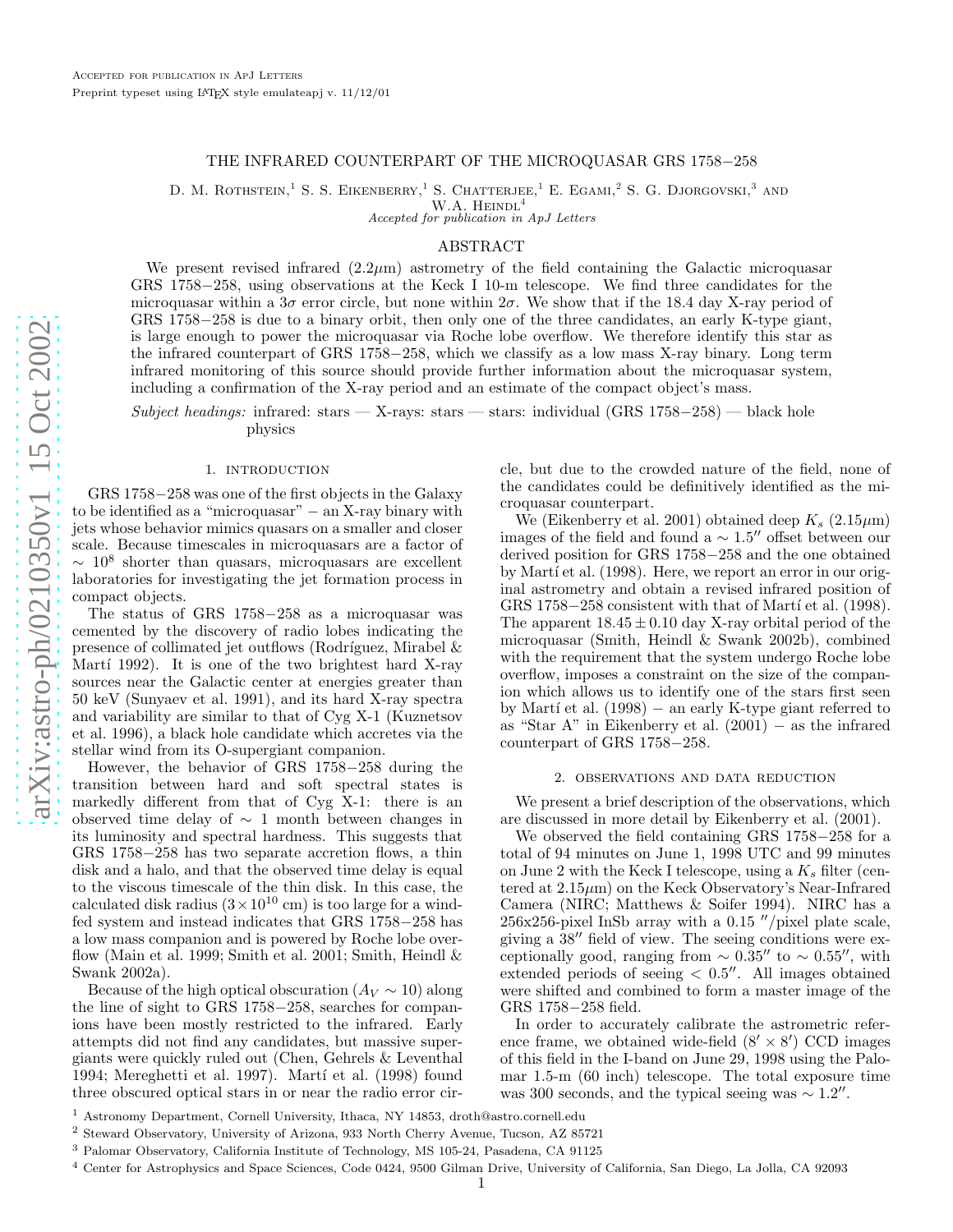

FIG. 1.— Close-up  $(12'' \times 12'')$  Keck K<sub>s</sub>-band image of the field of GRS 1758–258. North is up, and east is to the left. Our 2σ error circle (1.3" diameter) for the microquasar position is shown; it is virtually identical to the error circle obtained in Figure 2 of Martí et al. (1998). The stars labeled A, B and C are discussed further in the text.

We performed astrometry on these images using 9 stars listed in the USNO-A2.0 astrometric catalog (Monet et al. 1998) that were visible in the I-band CCD image within  $\sim 1.5'$  of the radio position of GRS 1758–258 and that did not appear to be double stars, extended sources or in extremely crowded regions. There were no suitable USNO stars visible in the  $K_s$ -band NIRC image itself, so we obtained a best fit astrometric solution for the CCD image using the above 9 USNO stars, determined the coordinates of 5 stars near the position of GRS 1758−258 which were visible in both the CCD and NIRC images and thereby derived a secondary astrometric solution for the NIRC image.

Figure 1 shows a portion of the NIRC image with the resulting position of GRS 1758−258. We used the VLA position  $\alpha(J2000) = 18^h 01^m 12^s.395$  and  $\delta(J2000) =$  $-25^{\circ}$  44'  $35^{\prime\prime}$ .90 (Mirabel & Rodríguez 1993), which we have confirmed through a reanalysis of the VLA data. This is also consistent with the VLA position determined by Martí et al.  $(2002)$  using more recent observations and with the X-ray position determined by *Chandra* (Heindl  $\&$ Smith 2002).

Our  $2\sigma$  error circle of radius 0.64″ was determined by combining the  $0.1''$  uncertainty in the radio position (Mirabel & Rodríguez 1993), the  $< 0.1$ " uncertainty in the radio-optical frame tie (da Silva Neto et al. 2000) and our calculated RMS residuals for the CCD astrometric solution (0.28′′) and the CCD to infrared solution (0.05′′). We note that the accuracy of the radio-optical frame tie in this region of the sky may be worse than the nominal value (because of the paucity of quasars in the Galactic plane), so our  $2\sigma$  error circle may be an underestimate. The GRS 1758−258 position obtained here is consistent with that of Martí et al.  $(1998)$  – the discrepancy reported in Eikenberry et al. (2001) was due to a transcription error in shifting CCD images while performing the astrometry for that paper.

We find no sources within the  $2\sigma$  error circle, but three sources appear within  $3\sigma$  – those labeled A, B and C in Figure 1. Star A is at a distance of 0.8" from the GRS  $1758-258$  position, Star B is at  $0.9''$  and Star C is at 0.7". At the center of the GRS 1758-258 error circle, the pixel-to-pixel variation is heavily dominated by background gradients from the nearby stars, but we estimate an upper limit of  $m_{K_s} \lesssim 18$ , at the 95% confidence level, on any star not detected.

Eikenberry et al. (2001) performed photometry on Stars A, B and C in the  $K_s$  band and estimated their absolute magnitudes assuming an extinction of  $A_{K_s} = 0.9$  mag (derived from the neutral hydrogen column density along the line of sight to GRS 1758−258; Mereghetti et al. 1997) and a distance of 8.5 kpc. They found that Star A is consistent with an early K-type giant  $-$  as proposed by Martí et al. (1998) based on multi-band photometry and near infrared spectroscopy − and Stars B and C are consistent with early A-type main sequence stars.

#### 3. discussion

In the following discussion we assume that the X-ray emission from GRS 1758−258 is powered by accretion via Roche lobe overflow (Main et al. 1999; Smith et al. 2001; Smith, Heindl & Swank 2002a) and that its  $18.45 \pm 0.10$ day periodicity (Smith, Heindl & Swank 2002b) is due to a binary orbit.

For Roche lobe overflow to occur, the radius of the companion star must satisfy

$$
R_s \ge \frac{0.49q^{2/3}}{0.6q^{2/3} + \ln(1 + q^{1/3})}a,
$$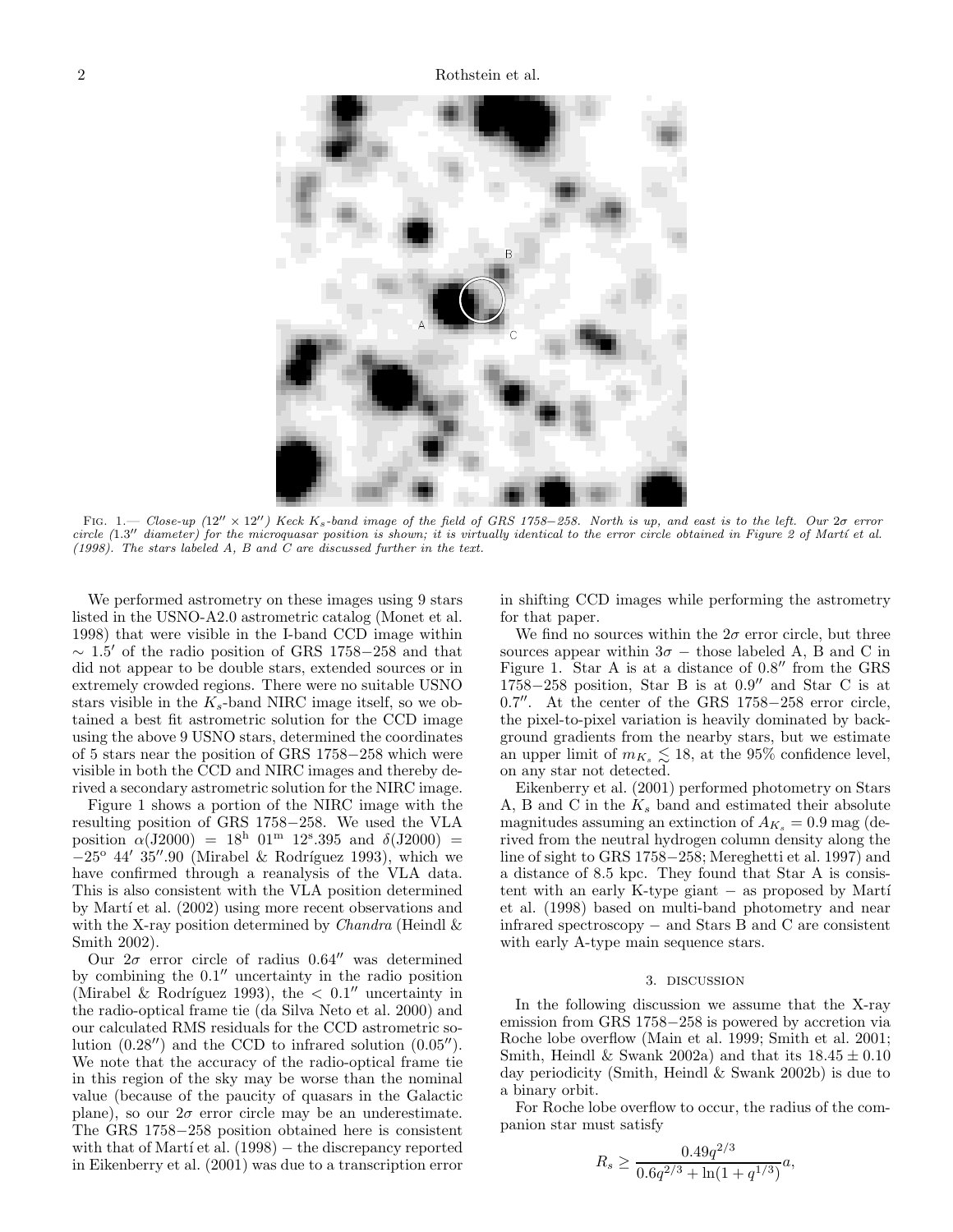

Fig. 2.— Possible values of the companion radius for the GRS 1758−258 system, as a function of companion mass. The shaded region represents the minimum radius required to undergo Roche lobe overflow, for compact object masses between  $1-30M<sub>°</sub>$  and orbital periods within  $18.45 \pm 0.30$  days. The solid line shows the mass-radius relation for zero age main sequence stars, and the dashed line shows the mass-radius relation for giants, with the approximate locations of Stars A, B and C overplotted (see text and Figure 1).

where  $q$  is the mass ratio of the companion to the compact object and  $\alpha$  is the binary separation (Eggleton 1983). Assuming a circular orbit and the period given above, we can eliminate a and find the minimum value of  $R_s$  in terms of the companion and compact object masses.

The shaded region of Figure 2 shows the minimum values of  $R_s$  required for Roche lobe overflow, as a function of companion mass, for compact objects between  $1 - 30M_{\odot}$ and periods within  $3\sigma$  of 18.45 days. Also shown is the mass-radius relation for the zero age main sequence and for giants (Drilling & Landolt 2000), with the approximate locations of our Stars A, B and C marked for clarity.

It is clear that Star A, the early K-type giant, is the only one consistent with Roche lobe overflow. Even in the case of an elliptical orbit, an eccentricity  $\geq 0.9$  would be required for Stars B or C to undergo brief periods of Roche lobe overflow at their minimum orbital separation, and there is no evidence in the X-ray light curve of GRS 1758−258 for such intermittent behavior. Any other star large enough to undergo Roche lobe overflow in this system would have been detected within our astrometric error circle if it were located within the Galaxy − for example, a K0 giant would need to be further than 60 kpc to fall below our detection limit of  $m_{K_s} = 18$  (assuming  $A_{K_s} = 0.9$ . We therefore identify Star A as the infrared counterpart of GRS 1758−258.

### 4. conclusions

We have presented revised infrared  $(2.2\mu m)$  astrometry of the field containing the Galactic microquasar GRS 1758−258. We summarize our results as follows:

• We find three candidates within a  $3\sigma$  error circle of

the microquasar position, which is consistent with the results obtained by Martí et al. (1998).

- Assuming an  $18.45 \pm 0.10$  orbital period of the GRS 1758−258 system (Smith, Heindl & Swank 2002b), we calculate the radius of the companion star required to undergo Roche lobe overflow for a range of companion and compact object masses.
- We find that only one of our candidate stars (an early K-type giant labeled Star A in Figure 1) is consistent with Roche lobe overflow, and we therefore identify this star as the infrared counterpart of GRS 1758−258.

Finally, we note that there are strong  ${}^{12}C^{16}O$  absorption bands (equivalent widths  $\sim 10 \text{ Å}$ ) in the infrared spectrum of the candidate (Martí et al. 1998). Long term monitoring of these lines should provide a determination of the GRS 1758−258 mass function. This would allow us to constrain the mass of the compact object and determine whether it is a neutron star or, as suspected from its similarity to Cyg X-1, a black hole.

This paper is based in part on observations obtained at the W.M. Keck Observatory, which is operated by the California Association for Research in Astronomy, a scientific partnership among the California Institute of Technology, the University of California and the National Aeronautics and Space Administration. The VLA is a facility of the National Radio Astronomy Observatory, a facility of the National Science Foundation operated under cooperative agreement by Associated Universities, Inc. The authors